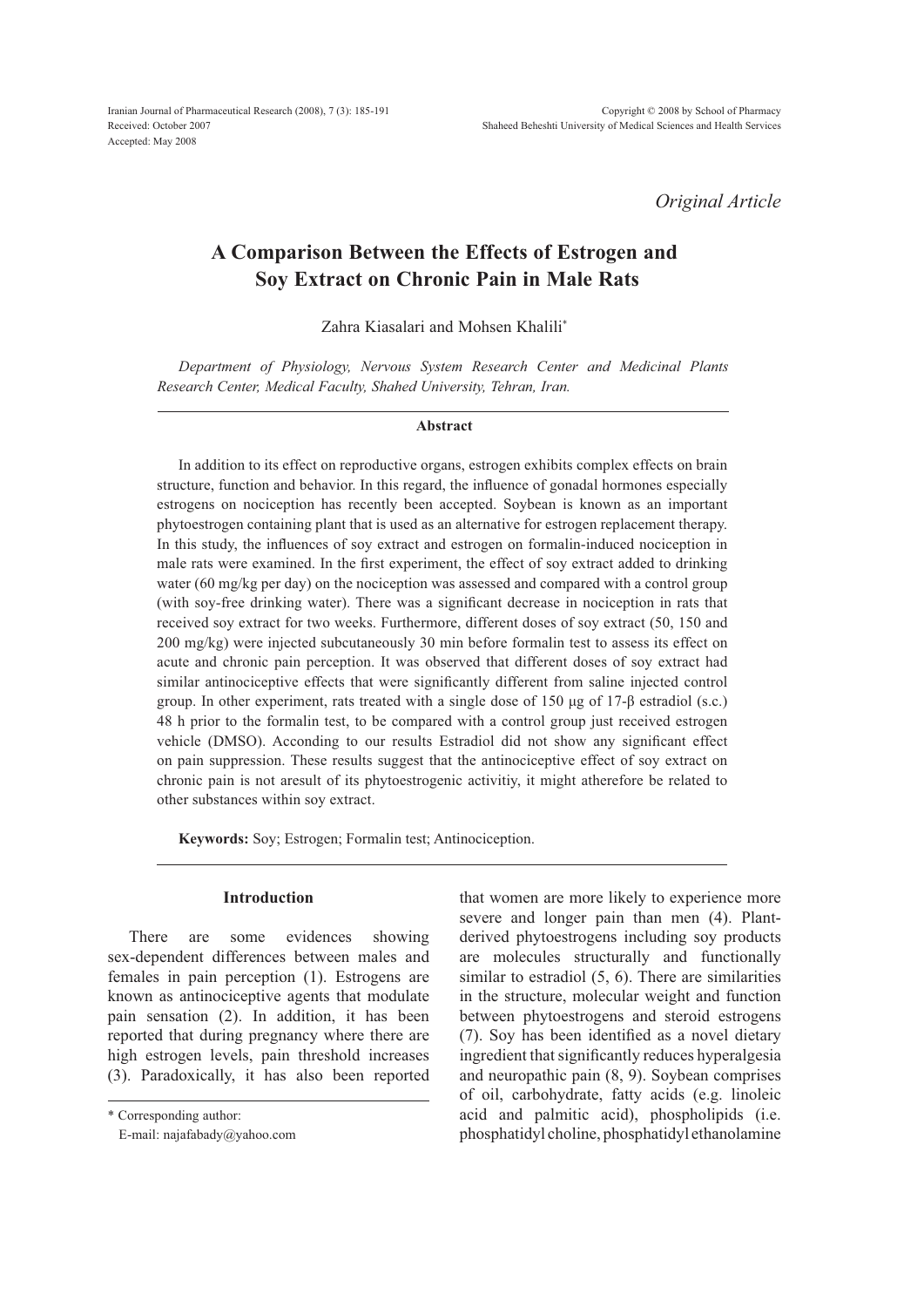| Group                              | Dose                     | Pain score (Mean±SEM) | Percentage of inhibition  |
|------------------------------------|--------------------------|-----------------------|---------------------------|
| 1-Control-a<br>$n=14$              | $\overline{\phantom{a}}$ | $2.12 \pm 0.03$       |                           |
| 2-Soy oral<br>$n=15$               | 60 mg/kg/day             | $1.77 \pm 0.03$       | 17%<br>P<0.001            |
| 3-DMSO s.c.<br>$n=11$              | $100 \mu l$              | $1.98 \pm 0.03$       |                           |
| 4-Estrogen s.c.<br>$n = 8$         | $150 \mu g$              | $2 + 0.03$            | no inhibition<br>P > 0.05 |
| 5-Control-b<br>Saline i.p<br>$n=7$ | $100 \mu l$              | $1.93 \pm 0.04$       |                           |
| 6-Soy i.p.<br>$n=7$                | 50 mg/kg                 | $1.87 \pm 0.03$       | 12%<br>P<0.001            |
| 7-Soy i.p.<br>$n = 8$              | $150$ mg/kg              | $1.85 \pm 0.05$       | 12%<br>P<0.001            |
| 8-Soy i.p.<br>$n=7$                | $200$ mg/kg              | $1.83 \pm 0.05$       | 12%<br>P<0.001            |
| 9-Morphine sulfate<br>$n=6$        | $15 \text{ mg/kg}$       | $1.73 \pm 0.03$       | 13%<br>P < 0.001          |

| Table 1. Effect of soy and estrogen on the second phase of formalin-induced pain. |  |
|-----------------------------------------------------------------------------------|--|
|-----------------------------------------------------------------------------------|--|

All data represent means±S.E.M. Percentage of inhibition of soy and estrogen on nociception relative to their own control group is shown underneath of them. It is shown that rats which received oral soy had pain inhibition relative to their control group. Control-a: received soy-free drinking water and compared to orally soy-administrated rats. Control-b: received injective saline and compared to soy injected rats.

and phosphatidyl inositol) and minerals (calcium, iron and potassium). Isoflavones including diadzein and genistein are from phytoestrols in soybean. Synthetic phytoestrols resemble female hormones and have similar hormonal and non-hormonal effects  $(10)$ . So far, there has not yet been simultaneous work to compare the phytoestrogen and estrogen influences on nociception. The aim of the present study was to investigate the effect of soy extract administration on formalin-induced nociception and figure out whether this effect is related to phytoestrogenic function of soy by direct comparison with  $17-\beta$ estradiol administration in the same behavioral test.

# **Experimental**

*Experimental procedure* Adult male NMRI rats  $(195-220 g)$  purchased from Razi Institue, Hesarak Iran, were used. Every group four rats were housed in one cage at temperature  $21 \pm 2$ °C and 12 h light-dark cycling with standard chowdier and water *ad libitum*. Rats were randomly devided in nine control and experimental groups as shown in Table 1. To determine the effect of estrogen on the nociception, rats were treated with a single dose of 150  $\mu$ g 17  $\beta$ -estradiol (Sigma UK) in  $100 \mu l$  of DMSO injected s.c. 48 hours prior to formalin test and compared with a control group received 100 µl of vehicle  $(DMSO)$  (10). To determine the effect of orally administrated soy extract, animals were treated with 60 mg/kg/day soy extract added to the drinking water for 2 weeks  $(11, 12)$  and the result was compared with a control group used (with soy-free drinking water). The average of the consumed drinking water was determined during one week in 10 rats and it was revealed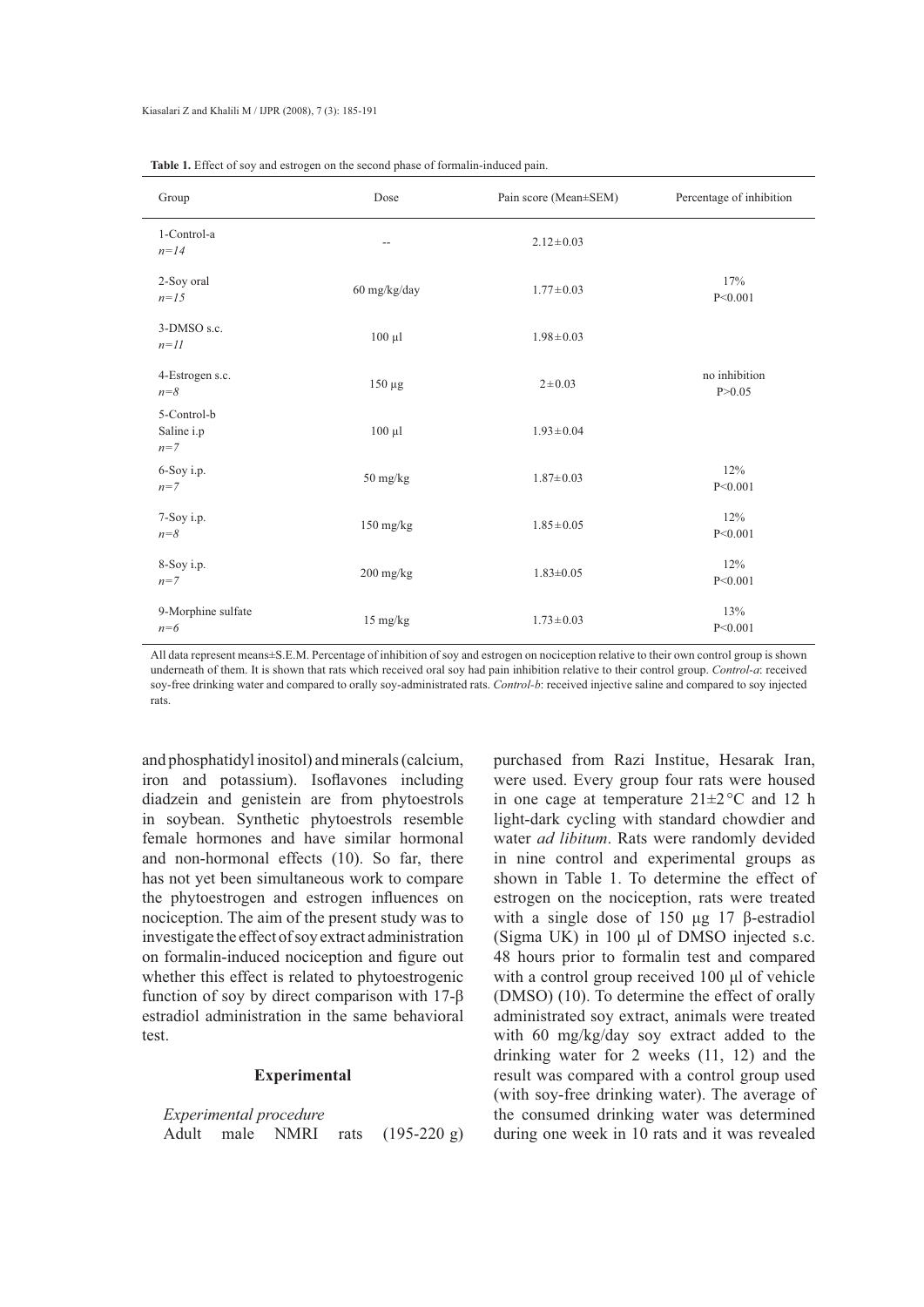that each rat had approximately consumed  $0.5$ ml/g water per day. The drinking water with an overestimated volume of  $10\%$  was provided daily for every group of 4 rats in each cage. In other experimental groups rats treated with i.p. injection of soy extract, doses of  $50$ , 150 and  $200 \text{ mg/kg}$  25-30 min prior to the formalin test and were compared with saline injected control group. In positive control tests morphine sulfate  $(15 \text{ mg/kg}; i.p.)$  dissolved in saline was used  $(13)$ . Animals treated with 17B-estradiol, sov extract, morphine sulfate, DMSO or saline and those normal feeding control rats were assessed for nociception by formalin test.

## *Preparation of plant extract*

The medicinal plant of soy was provided from the local market and was scientifically identified by the department of botany of Shaheed Beheshti University. To prepare the hydro alcoholic extract,  $400 \text{ g}$  of cleaned soy beans was crushed and mixed at ratio of 1 to 5 with methanol  $70\%$  and kept for 48 h at room temperature. During this time it was stirred several times and then the deposit was separated using paper filter. After filtration with it was maintained in a water bath at  $65^{\circ}$ C for 16 h to let the alcohol be evaported from filtered solution to reach a final concentration of  $25%$ .

# *Formalin test*

Acute and chronic pain assessment was carried out via the formal in test protocol  $(14)$ . All animals were habituated to the test chamber 30 min prior to the experiment. In all rats, 50  $\mu$ l of 2.5% formalin was subcutaneously injected into the plantar surface of hind paw. Following injection of formalin, the animals were immediately put in a chamber with a mirror angled at  $45^{\circ}$  positioned underneath the floor to allow an unobstructed view of the formal in injected paw by an observer. Observations continued for the next 60 min. The first 10 min was considered as the early phase and the period between  $15$  and  $50-60$  min as the second phase. The pain scoring was as follows:  $0$ , normal weight bearing on the injected paw; 1, limping during locomotion or resting the paw lightly on the floor; 2, elevation of the injected paw; 3, licking or biting of the injected paw, or grooming. Behavioral responses had been reconded every 15 sec. The average pain scores from every 3 min block in experimental groups were compared with similar blocks in control groups. The rats were not tested more than once and experiments were carried out between 09:00 a.m and  $15:00$  p.m.

### *Statistical analysis*

Data, were expressed as means±S.E.M. Comparisons were carried out using one way analysis of variance (ANOVA) followed by post-hoc Tukey test and  $p<0.05$  were considered as a significant difference.

# **Results**

Results of administration of soy extract and estrogen are shown in Table 1. Statistical comparison between the experimental groups (soy and estrogen) and control groups in the first 10 min indicate that neither soy nor estrogen has any effect on nociception in the whole first phase (early phase) of formal induced pain (Figure 1 and 2). An overall comparison by statistical analysis also indicates that oral soy administration has a significant inhibitory effect  $(17\%$  pain reduction) in the second (chronic) phase (time interval 15-60 min) of formalininduced nocicention  $(P<0.001)$  (Figure 1 and Table 1). However, in some periods such as 51 to 57 min, oral soy administration did not cause any significant pain reduction. As shown in Table 1 and Figure 2, comparing to DMSO group, estrogen  $(150 \mu g s.c.)$  had no effect on pain perception in the late phase (chronic phase) of formal in test  $(P>0.05)$ .

As demonstrated in Table 1, our results showed a significant reduction of pain perception  $(12\%$  inhibition) in rats treated ci.p.injection with different doses  $(50, 150, 200 \text{ mg/kg})$  of soy extract ( $P<0.001$ ) relative to control group (treated with saline injection). Interestingly, this result is very close to our positive control group (morphine sulfate) that induced a  $13\%$  pain reduction ( $P<0.001$ ). It also indicates that the differences of nociception among various doses of soy treatment are not significant. There was a similarity between oral and i.p. treatment of soy in analgesic effect.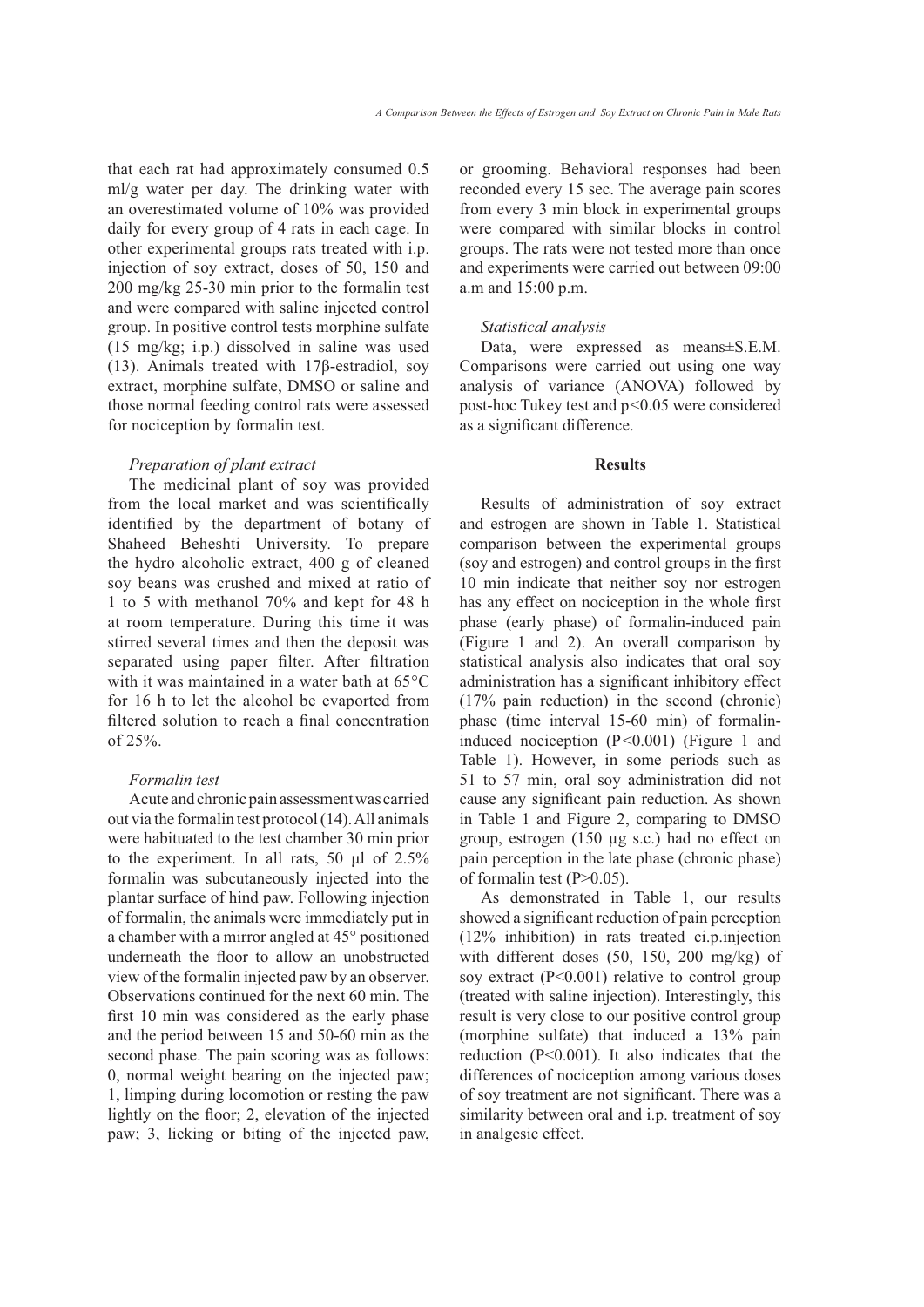

Figure 1. Effect of oral soy (6.25% in pellet for 2 weeks) administration on pain scores in the first (early) and the second (late) phases of formalin-induced nociception in male rats  $(n=15)$ . All data represent means $\pm$ S.E.M. An overall marked antinociceptive effect was observed in the second phase  $(15-60)$ min)  $(P<0.001)$ .

#### **Discussion**

The main finding of the present study is that under conditions of peripheral inflammation such as formalin injection into the plantar surface, soy appears to play an important role in pain relief in the second phase of formalinevoked nociception. However, our finding shows that oral soy consumption does not result in alteration of formalin-induced acute phase nociception. The suppression of heat allodynia in a chronic neuropathic pain model in another report is in agreement with our result (9). In addition, an analgesic effect of soy-containing diet on cancer pain model as a neuropathic pain has been reported  $(15)$ . Since there are different mechanisms for acute and chronic pain phases in formalin test, the discrepancy in responses in two phases might be resulted from different mechanisms. Acute pain induction is neurogenic and is mediated via the direct effect of formalin on the nerve endings going to central nervous system, and chronic pain is induced through peripheral pathway, resulted from inflammatory processes  $(16, 17)$ . Experimental results demonstrated that substance P and bradykinin participate in the early phase, while histamine, serotonin, prostaglandins and nitric oxide are involved in the late phase of the formalin test  $(18)$ . Blockade of tyrosine kinase activity and antioxidant activity are the known effects of isoflavones (19). Other reported activities of isoflavones, such as direct interaction with



**Figure 2.** Effect of s.c. injection of  $17\beta$ -estradiol (150 µg s.c.) on formalin-induced nociception in male rats  $(n=8)$ . All data represent means±S.E.M. There is no significant difference between control (DMSO) and treated (estrogen) groups in both phases.

several intracellular enzymes, are also candidate contributors to the inhibition of inflammatory response  $(20)$ . Furthermore, it is reported that genistein inhibits monoycte adhesion to TNF-activated endothelial cells and also inhibits platelet aggregation and release of proinflammatory cytokines  $(20, 21)$ . Therefore, the inhibitory effect of soy on nociceptive response in the late phase of formalin test suggests that this effect might be due to its peripheral action and it is possibly associated with the increases in the activities of antioxidant enzymes and also related to the blockade of some of inflammatory mediators such as histamine, serotonin, and prostaglandins.

It has been reported that Sabra strain rats fed with soy have reduced heat hyperalgesia  $(8)$ . However, no reduction of heat hyperalgesia  $(induced by Hargreave device)$  in Wistar rats after nerve injury, fed with soy has been observed  $(8, 8)$ 12). Shir and colleagues in 2001 used Hargreave device to induce noxious heat stimulation and acute pain wich is different from their study in 1998 (using laser) and our method in the first phase of formal in test. The acute phase is resulted from nociceptors $\dot{O}$  activation; the chronic phase is more reflective of inflammatory/injury-induced central and peripheral sensitization. Hyperalgesia responses in second phase would be more comparable to nerve injury results than acute nociceptive responses ( $1<sup>st</sup>$  phase). Therefore, the types of noxious stimuli (formalin vs. Hargreave device or laser) or rat strain (NMRA vs. Sabra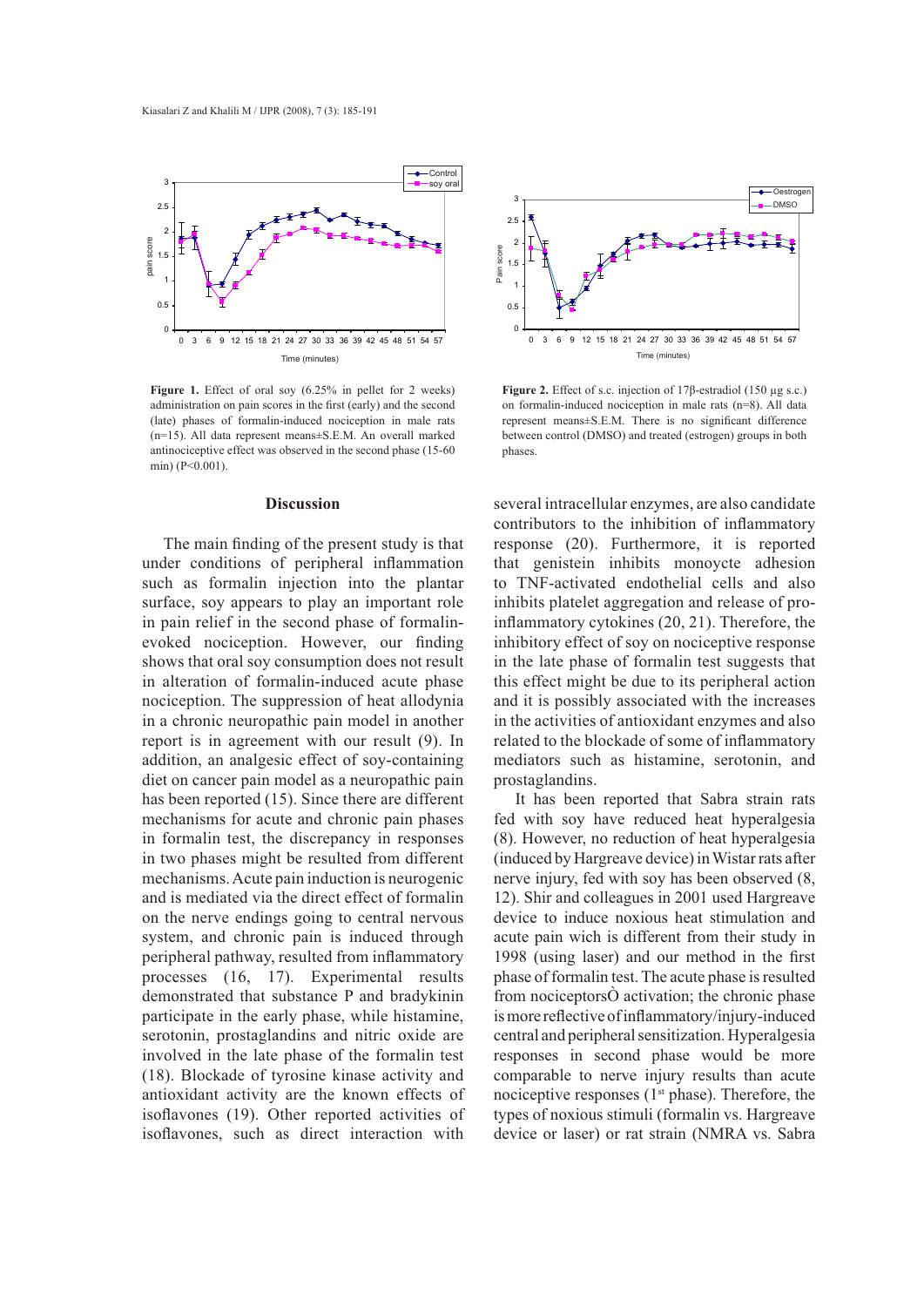or Wistar) are the probable reasons for different results.

Notably, it has been shown that soy-derived isoflavones such as active aglycones (daidzein and genistein) and inactive glucosides (mainly daidzin and genistin) did not alter pain threshold (22). Furthermore, no significant differences in pain threshold were detected between the phytoestrogen-treated and control groups tested with hot plate device (23). Therefore, our observation is in agreement with these previous reports about acute pain, where the antinociceptive effect of soy was not observed against allodynia and hyperalgesia.

Likewise, *i.p.* injection of different concentrations of soy has significantly reduced chronic pain scores in rats. The pain suppression was not significantly different among three used concentrations. Shir and colleagues (12) have mentioned that low and high concentrations of phytoestrogens do not induce sensitivity reduction in neuropathic pain. Therefore, those doses used by us are possibly in mid ranges that do not show different functions. Lower and higher doses should be used to confirm the hypothesis. Furthermore, the non-specific function of different doses of soy in this experiment could be another reason to justify this subject. Since the analgesic effect of soy administration in both oral and s.c. injection showed similarity. one can conclude that possibly the effective ingredient of soy in nociception can pass through gastrointestinal tract. Regarding the mechanism of second phase of formal in-induced nociception which is related to the release of inflammatory mediators such as prostaglandin and substance  $p(13)$ , probably the antinociceptive effect of soy is mediated via its modulatory effect on inflammatory mediators.

Our study showed that estrogen has no inhibitory effect on pain perception in acute and chronic phases of formalin test, while we have used the same dose that was administrated by others (10). There are paradoxical reports concerning estrogen involvement in pain perception. For instance, it has been shown that estrogen administration increases the proportion of heat sensitive fibers that are also mechanosensitive (25). However, the reduction of sensitivity to noxious stimuli during pregnancy which is accompanied by elevated gonadal hormone level in women and female rats is also reported (26). There is evidence that the modulatory effect of estrogen is sex-dependent, and in most cases estrogen has excitatory and inhibitory effects on second messenger pathways in females and males respectively. In females, estrogen can activate second messengers including PKA, PKC and PLC and increase intracellular calcium in different tissues such as DRG neurons via a non-genomic mechanism (27, 28). Conversely, estrogen can inhibit PKA and PKC activation in the male rat (29, 30). It is likely that estrogen effect on nociception is related to many parameters such as gender, the type of pain, animal strain and other gradients that accompany estrogen.

These information suggest that whole plant with different concentrations of various phytoestrogens is suitable for pain relief and besides estrogen other substances exist in soy that causes its effect. The main ingredient in soy because of which it is involved in nociception is not known well. The most studied candidates are phytoestrogens that inhibit protein kinase C (31). Activation of PKC is involved in development of neuropathic pain (31). However, phytoestrogens showed estrogenic role in some aspects of analgesic activity (8) and further investigation with different doses of estrogen in both male and female with measuring the estrogen plasma level could be helpful.

### Conclusion

The present study showed that sov consumption (either oral or i.p. injection) in male rats has a clear inhibitory effect on pain suppression in chronic phase. However, neither oral administration nor i.p. injection of soy could change nociception in early phase of formalininduced pain. These findings suggest that sov possibly involved in anti-inflammatory  $is$ mechanism in pain relief. Nonetheless, estrogen did not exert any antinoceptive effect in both acute and chronic pain in our experiment. Taken together, the hypotheses that antinociceptive effect of soy is resulted from soy protein or estrogen or different concentrations of isoflavones are left to be more investigated.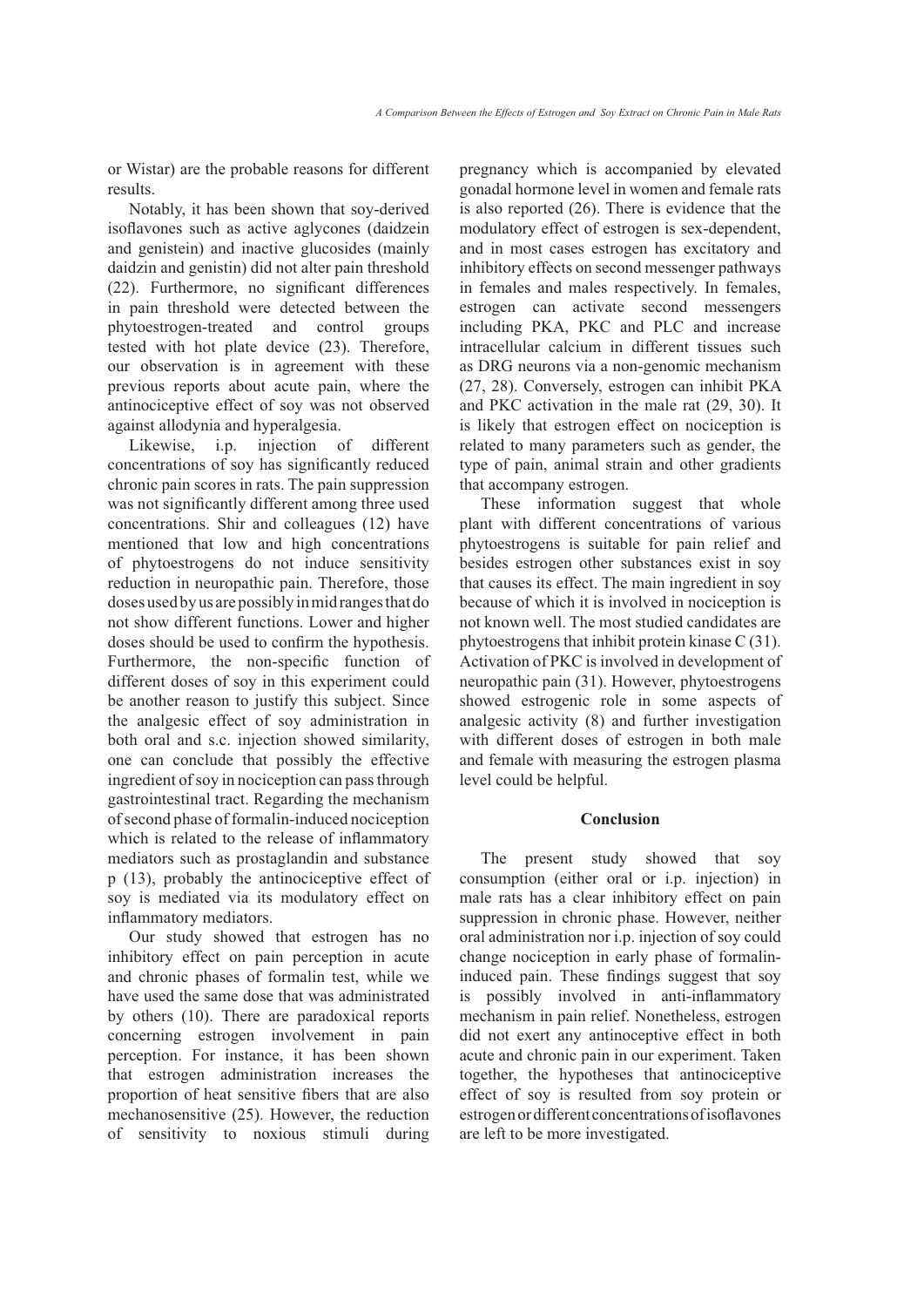#### **References**

- (1) Berkley KJ, Sex differences in pain, Behav, Brain Sci. (1997) 20: 371-380
- (2) Liu NJ and Gintzler AR. Prolonged ovarian sex steroid treatment of male rats produces antinociception: identification of sex-based divergent analgesic mechanisms. Pain (2000) 85: 273-281
- (3) Dawson-Basoa M and Gintzler AR. Nociceptin (Orphanin FQ) abolishes gestational and ovarian sex steroid-induced antinociception and induces hyperalgesia. Brain Res. (1997)750: 48-52
- (4) Unruh AM. Gender variations in clinical pain experience. Pain (1996) 65: 123-167
- (5) Adlercreutz H. Epidemiology of phytoestrogens. Clin. Endocrinol. Metab. (1998) 12: 605-623
- (6) Lephart ED, West TW, Weber KS, Rhees RW, Setchell KD, Adlercreutz H and Lund TD. Neurobehavioral effects of dietary soy phytoestrogens. Neurotoxicol. Teratol. (2002) 24: 5-16
- (7) Shutt DA and Cox RI. Steroid and phyto-estrogen binding to sheep uterine receptors in vitro. J. Endocrinol. (1972) 52: 299-310
- (8) Shir Y, Ratner A, Raja SN, Campbell JN and Seltzer Z. Neuropathic pain following partial nerve injury in rats is suppressed by dietary soy. Neurosci. Lett. (1998) 240: 73-76
- (9) Shir Y, Sheth R, Campbell JN, Raja SN and Seltzer Z. Soy-containing diet suppresses chronic neuropathic sensory disorders in rats. Anesth. Analg. (2001) 92: 1029-1034
- (10) Kuba T, Wu HB, Nazrian A, Festa ED, Barr GA, Jenab S, Inturrisi CE and Quinones-Jenab V. Estradiol and progestrone differentially regulate formalin-induced nociception in ovariectomized female rats. Hormones and behaviors (2006) 49: 441-9
- (11) Perez-Martin M, Salazar V, Castillo C, Ariznavarreta C, Azcoitia I, Garcia-Segura LM and Tresguerres JA. Estradiol and soy extract increase the production of new cells in the dentate gyrus of old rats. Exp. Gerontol.  $(2005)$  40: 450-453
- (12) Shir Y, Campbell JN, Raja SN and Seltzer Z. The correlation between dietary soy phytoestrogens and neuropathic pain behavior in rats after partial denervation. Anesth. Analg. (2002) 94: 421-6
- (13) Khalili M, Atyabi M. Antinociceptive effects of oral and intraperitoneal administration of alcoholic Datura stramonium seeds extract in male rats. Iranian J. Pharmaceut. Res. (2004) 4: 231-236
- (14) Dubuisson D, Dennis SG. The formalin test: a quantitative study of the analgesic effects of morphine, meperidine, and brain stem stimulation in rats and cats. Pain (1977) 4: 161-174
- (15) Zhao C, Wacnik PW, Tall JM, Johns DC, Wilcox GL, Meyer RA and Raja SN. Analgesic effects of a soy-containing diet in three murine bone cancer pain models. J. Pain (2004) 5: 104-110
- (16) Hunskaar S and Hole K. The formalin test in mice: dissociation between inflammatory and non-

inflammatory pain. Pain (1987) 30: 103-114

- (17) Shibata M, Ohkubo T, Takahashi H and Inoki R. Modified formalin test: characteristic biphasic pain response. Pain (1989) 38: 347-352
- (18) Tiolsen A, Berge OG, Hunskaar S, Rosland JH, Hole K. The formal in test: an evaluation of the method. Pain  $(1992)$  51: 5-17
- (19) Kim H, Peterson TG and Barnes S, Mechanisms of action of the soy isoflavone genistein: emerging role for its effects via transforming growth factor beta signaling pathways. Am. J. Clin. Nutr. (1998)  $68$ : 1418S-1425S
- (20) Chacko BK, Chandler RT, Mundhekar A, Khoo N, Pruitt HM, Kucik DF, Parks DA, Kevil CG, Barnes S and Patel RP. Revealing anti-inflammatory mechanisms of soy isoflavones by flow: modulation of leukocyteendothelial cell interactions. Am. J. Physiol. Heart Circ. Physiol. (2005) 289(2):908-15
- (21) Gottstein N, Ewins BA, Eccleston C, Hubbard GP, Kavanagh IC, Minihane AM, Weinberg PD and Rimbach G. Effect of genistein and daidzein on platelet aggregation and monocyte and endothelial function. Br. J. Nutr. (2003) 89: 607-616
- (22) Bu L, Setchell KD and Lephart ED. Influences of dietary soy isoflavones on metabolism but not nociception and stress hormone responses in ovariectomized female rats. Reprod. Biol. Endocrinol. (2005) 3: 58
- (23) Lephart ED, Galindo E and Bu LH. Stress (hypothalamic-pituitary-adrenal axis) and pain response in male rats exposed lifelong to high vs. low phytoestrogen diets. Neurosci. Lett. (2003) 342: 65-68
- (24) McRoberts JA, Li J, Ennes HS and Mayer EA. Sex-dependent differences in the activity and modulation of N-methyl-d-aspartic acid receptors in rat dorsal root ganglia neurons. Neuroscience (2007)  $148:1015-20$
- (25) Liu B, Eisenach JC and Tong C. Chronic estrogen sensitizes a subset of mechanosensitive afferents innervating the uterine cervix. J. Neurophysiol. (2005) 93: 2167-2173
- (26) Dawson-Basoa M and Gintzler AR. Involvement of spinal cord delta opiate receptors in the antinociception of gestation and its hormonal simulation. Brain Res.  $(1997)$  757: 37-42
- (27) Stefano GB, Prevot V, Beauvillain JC, Fimiani C. Welters I, Cadet P, Breton C, Pestel J, Salzet M and Bilfinger TV. Estradiol coupling to human monocyte nitric oxide release is dependent on intracellular calcium transients: evidence for an estrogen surface receptor. J. Immunol. (1999) 163: 3758-3763
- (28) Oiu J, Bosch MA, Tobias SC, Grandy DK, Scanlan TS, Ronnekleiv OK and Kelly MJ. Rapid signaling of estrogen in hypothalamic neurons involves a novel G-protein-coupled estrogen receptor that activates protein kinase C. J. Neurosci. (2003) 23: 9529-9540
- (29) Dina OA, Aley KO, Isenberg W, Messing RO and Levine JD. Sex hormones regulate the contribution of PKCepsilon and PKA signalling in inflammatory pain